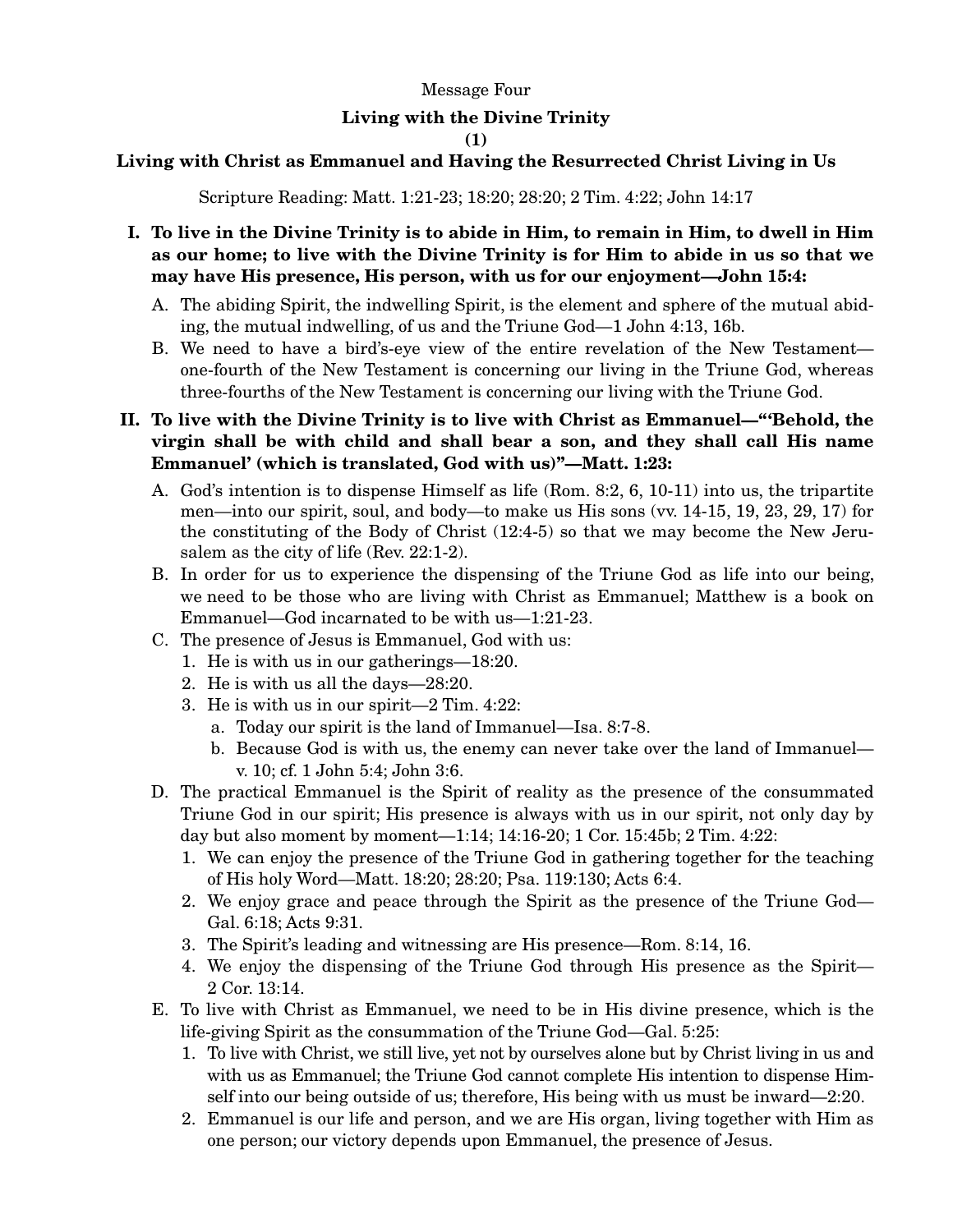- 3. If we have the Lord's presence, we have wisdom, insight, foresight, and the inner knowledge concerning things; the Lord's presence is everything to us—2 Cor. 2:10; 4:6-7; Gal. 5:25; Gen. 5:22-24; Heb. 11:5-6.
- F. If we would enter, possess, and enjoy the all-inclusive Christ as the reality of the good land, we must do so by the presence of the Lord; the Lord promised Moses, "My presence shall go with you, and I will give you rest" (Exo. 33:14); God's presence is His way, the "map" that shows us, His people, the way we should take:
	- 1. In order for us to fully gain and possess Christ as the all-inclusive land for God's building, we must hold on to the principle that God's presence is the criterion for every matter; regardless of what we do, we must pay attention to whether or not we have God's presence; if we have God's presence, we have everything, but if we lose God's presence, we lose everything—Matt. 1:23; 2 Tim. 4:22; Gal. 6:18; Psa. 27:4, 8; 51:11; 2 Cor. 2:10.
	- 2. The presence of the Lord, the smile of the Lord, is the governing principle; we must learn to be kept, to be ruled, to be governed, and to be guided not by His secondhand presence but by the direct, firsthand presence of the Lord.
	- 3. "In my youth I was taught various ways to overcome, to be victorious, to be holy, and to be spiritual. However, not any of these ways worked. Eventually, through more than sixty-eight years of experience, I have found out that nothing works but the Lord's presence. His being with us is everything"—*Life-study of Joshua,* p. 48.
- G. The entire New Testament is an Emmanuel, and we are now a part of this great Emmanuel that will consummate in the New Jerusalem in the new heaven and new earth for eternity; the New Testament begins with a God-man, who is "God with us," and ends with a great God-man, the New Jerusalem, which is "Jehovah Is There"—Matt. 1:23; 1 Cor. 6:17; Acts 9:4; 1 Tim. 3:15-16; Rev. 21:3, 22; Ezek. 48:35.

## **III. To live with the Divine Trinity is to have the resurrected Christ living in us—Gal. 2:20b; Phil. 1:19-21a:**

- A. Resurrection is a person because Christ said that He is the resurrection (John 11:25); the life-giving Spirit as the Spirit of reality is the reality of the resurrected Christ and of the power of Christ's resurrection (1 Cor. 15:45b; John 14:17; 16:13; 1 John 5:6; Phil. 3:10; Exo. 30:22-25).
- B. In our Christian life we are under the killing of Christ's death by the indwelling Spirit and through our outward environment; the outward environment cooperates with the inward Spirit to kill our natural man for the manifestation of the resurrected Christ within us—Rom. 8:9-10, 13b, 28-29; 2 Cor. 4:7-18:
	- 1. If we try to escape from the environment that God has arranged for us, we will not have joy and peace; when we stay in this limited environment, we can experience resurrection—Eph. 4:1; 6:20; 2 Cor. 1:8-9, 12.
	- 2. To experience the Spirit as the reality of the resurrected Christ, we need to turn to our spirit to pray, praise, sing, or talk to God; the title of Psalm 18 indicates that this was David's human talk with the divine God, implying David's intimacy with God; after ten minutes of talking to God and consulting with Him, we will be on fire and be full of the Spirit as the reality of resurrection.
- C. The humanity of Jesus is His human life in resurrection; the Lord's charming and cherishing are not natural but are by His resurrection life in humanity; He lived a human life in resurrection, not by Himself but by another source, that is, His Father—John 5:19, 30; 14:24: